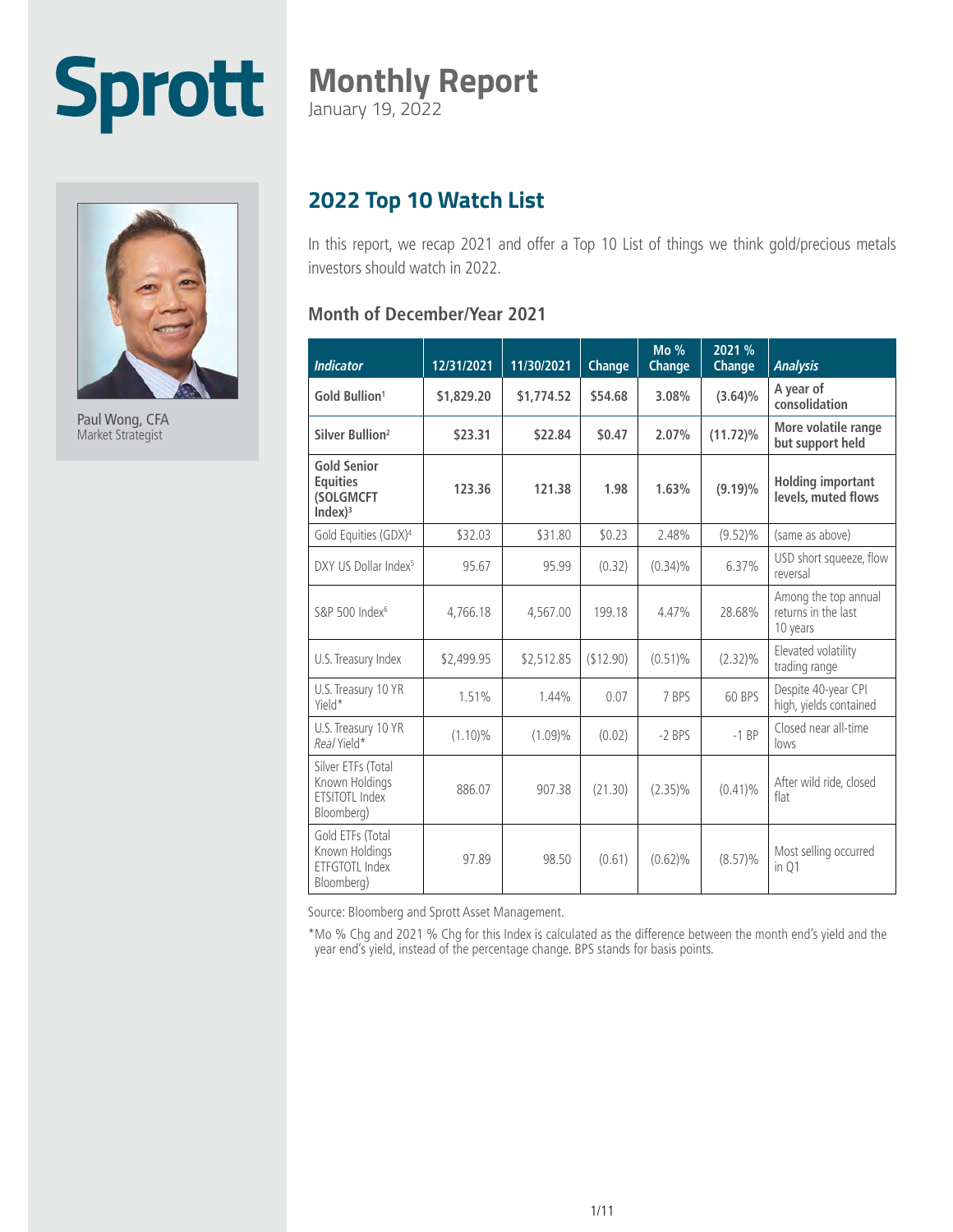January 19, 2022

#### **2021 Market View**

2021 was a great year for risk assets. Broad equity benchmarks made all-time highs with one of the lowest realized volatility since 2017. This high return with low volatility was noteworthy given that inflation is running at 40-year highs, new COVID variants are impacting the world and valuations are already at very high historical levels. Part of this impressive return was due to the monetary and fiscal liquidity that is now fading. The global inflation surge was the biggest surprise for 2021, forcing G10<sup>7</sup> central banks to taper or end asset purchases (QE or quantitative easing) earlier than expected. This monetary policy "normalization process" is expected to broaden and deepen in 2022.

Despite a strong tailwind from the global recovery and the positive environment for risk assets, investment strategies were buffeted by short and volatile rotations in thematic and factor trades, steepening and flattening swings in the yield curve and volatility swings. Though the major stock market indices climbed higher, the very narrow breadth and gyrating rotations belied a less robust stock market than observed only from an index level. Highly speculative and hyper-growth equities have already experienced dramatic sell-offs. The incredible spread of the COVID Omicron variant looks to prolong the already problematic supply chain issues and increase wage pressures, adding to near-term inflation angst. With equities trading at lofty levels, margin compression in place, a wary consumer and Federal Reserve ("Fed") tightening, high inflation is already biting into profit margins as real consumer spending shows signs of flattening.

#### **Gold Bullion Lost 3.64%, But on Average Traded Higher in 2021**

Spot gold closed the year at \$1,829.20, down \$69.16 or 3.64% from the December 31, 2020, close of \$1,898.36. For 2021, the average gold price was \$1,799.27 compared to the 2020 average price of \$1,770.25, increasing \$29.47 or 1.66%. Gold began 2021 under enormous downside pressure falling over \$250/oz. by early March as funds exited gold in favor of the accelerating reflation trade. The first indication of a Fed taper/tightening was also signaled in Q1, bringing back painful memories of the impact of the 2013 Taper Tantrum on gold. During Q2, the first series of surprise inflation prints hit the market, and gold as a traditional inflation hedge recovered most of the initial price fall. By the June FOMC (Federal Open Market Committee Meeting), the market had shifted to expect a more hawkish Fed stance, and again, gold pulled back. During the second half of 2021, gold settled into a narrower trading range as gold traded between inflation and rate hike outlooks. Though signs of an economic slowdown became more evident, inflation surged even higher in Q4 along with a view the Fed would have to accelerate taper and rate hikes. When the Fed finally announced it would taper during the November FOMC and its accelerated taper in the December FOMC, gold bullion rallied both times, breaking the 2013 Taper Tantrum trading pattern. We have viewed the nearly one-and-a-half years of gold trading as a consolidation.

The market dynamics that have been in place and evolving since the GFC (global financial crisis), now 14 years ago (2008- 2010), continue to drive gold prices. Since the GFC, there remains the unresolved problem of too much debt, which continues to expand. Not only are the original emergency measures (i.e., Fed balance sheet) are still in place, but every crisis event since has only extended and entrenched these emergency measures. The latest tools deployed by the Fed, including ZIRP (zero interest rate policy) and AIT (average inflation targeting) and 2020's massive QE program to create inflation and depreciate debt, have overshot and created other problems. Since the GFC, the Fed has been trying to ignite "good inflation" (wage inflation), not the "bad kind of inflation" (asset and consumer inflation). The consumer price index (CPI) is now at 40-year highs (far over the Fed's 2% AIT), the American wealth divide is possibly at its widest ever and wage inflation threatens to break higher.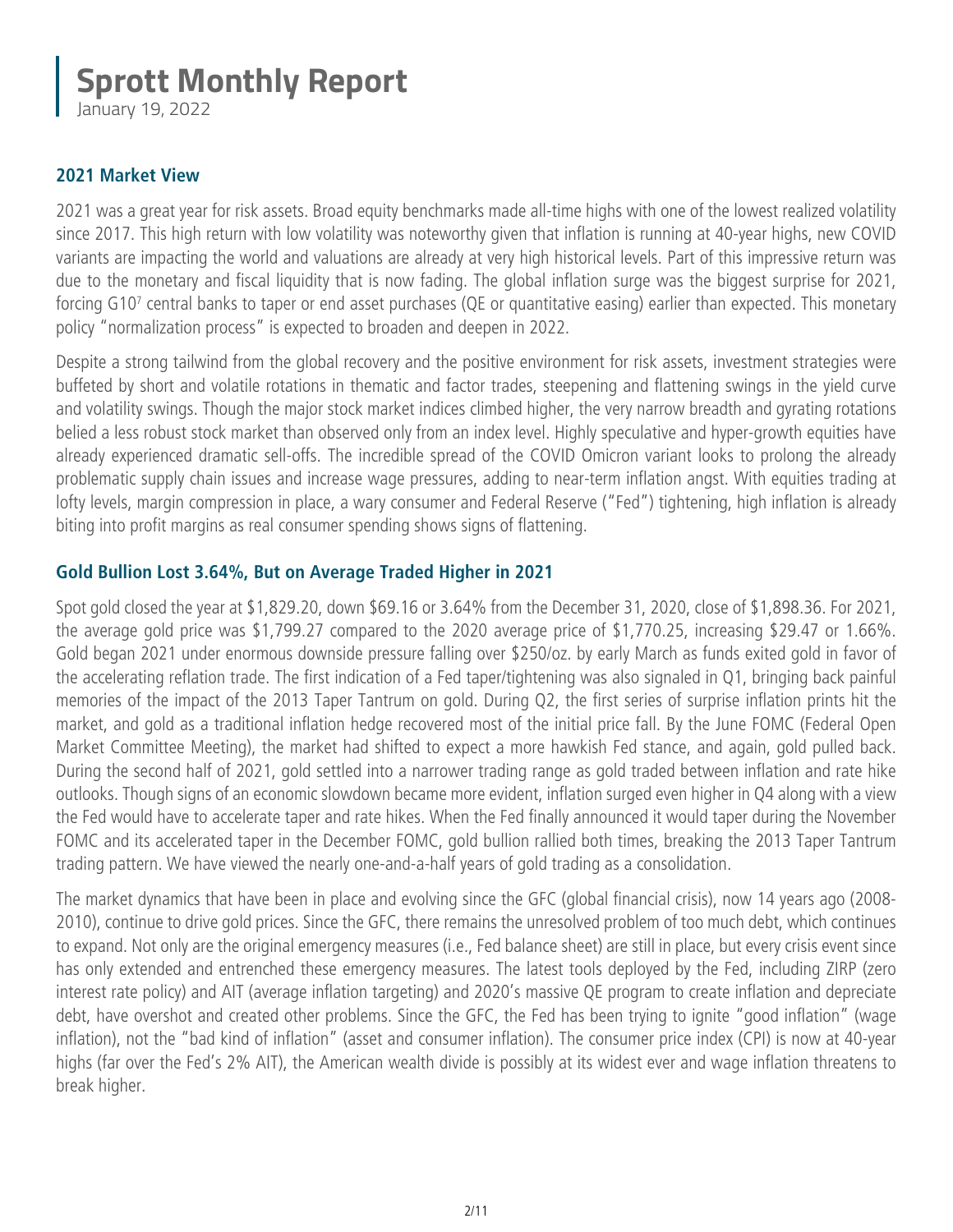January 19, 2022

Though inflation is running at 40-year highs, U.S. 10-year Treasury yields remain relatively subdued, resulting in deep negative real yields last seen in the 1970s. If the Fed has broken the correlation between inflation and interest rates, then real wealth will continue to erode as the Fed accelerates the debasement of debt. Furthermore, U.S. 10-year Treasury yields are a reference which almost all assets use for pricing. Artificially low yields in sovereign bonds may mean a significant disconnect between the risk-free rate and fundamentals. In other words, market risk is very underpriced and the developing rate shock threatens a mark-to-market on risk.

For our Top 10 List, we will review the long-term secular drivers of gold and the Fed rate cycle. With the Fed and most other G10 central banks beginning the rate hiking cycle, we will highlight some important considerations that may influence gold price dynamics in 2022.

#### **The top 10 things we think gold/precious metals investors should watch in 2022:**

- **#1.** M2 Money Supply, U.S. 10-Year Treasury Real Yields and U.S. Dollar (USD)
- **#2.** [Across the Board Declining Monetary and Fiscal Impulses](#page-3-0)
- **#3.** [Higher Macro Risk Levels](#page-4-0)
- **#4.** [A Hawkish Fed](#page-4-0)
- **#5.** [Waiting for the Powell Pivot 2.0](#page-5-0)
- **#6.** [Portfolio Risk](#page-5-0)
- **#7.** [Reflation Flows Back to Haven Flows](#page-6-0)
- **#8.** [Non-Investment Gold Buyers Returning](#page-7-0)
- **#9.** [Positioning and Sentiment for Gold Bullion and Gold Equities](#page-8-0)
- **#10.** [Gold Equities at Extreme Low Valuation](#page-9-0)

We break up our Top 10 Watch List into three categories: A) The Long Term Secular Drivers of Gold Bullion; B) Fading Liquidity Cycle and Rising Risk; and C) Reversal of Flow of Funds.

#### **Part A: The Long-Term Secular Drivers of Gold Bullion**

#### **#1.** M2 Money Supply, U.S. 10-Year Treasury Real Yields and U.S. Dollar (USD)

All three of these variables are driven by monetary and fiscal policies. U.S. debt has expanded since the GFC threefold and M28 has tripled (both ~8% annualized rate since the GFC). The spending response to COVID has seen U.S. debt-to-GDP increase to 130%, the highest since World War II. To manage this extremely high level of debt, real yields, as measured by U.S. 10-year TIPs (Treasury Inflation-Protected Securities) yields, have fallen to their lowest levels ever (financial repression).

U.S. dollar price levels are more complicated and are affected by many more factors. One of the most significant factors for a lower USD level is that a high USD will tighten global financial conditions, which is undesirable to central banks. The main factor for USD strength is the global demand for USD liquidity and funding due to the very high level of foreign USDdenominated debt. Overall we see the long-term secular trend for the USD as lower but with counter-trend price moves.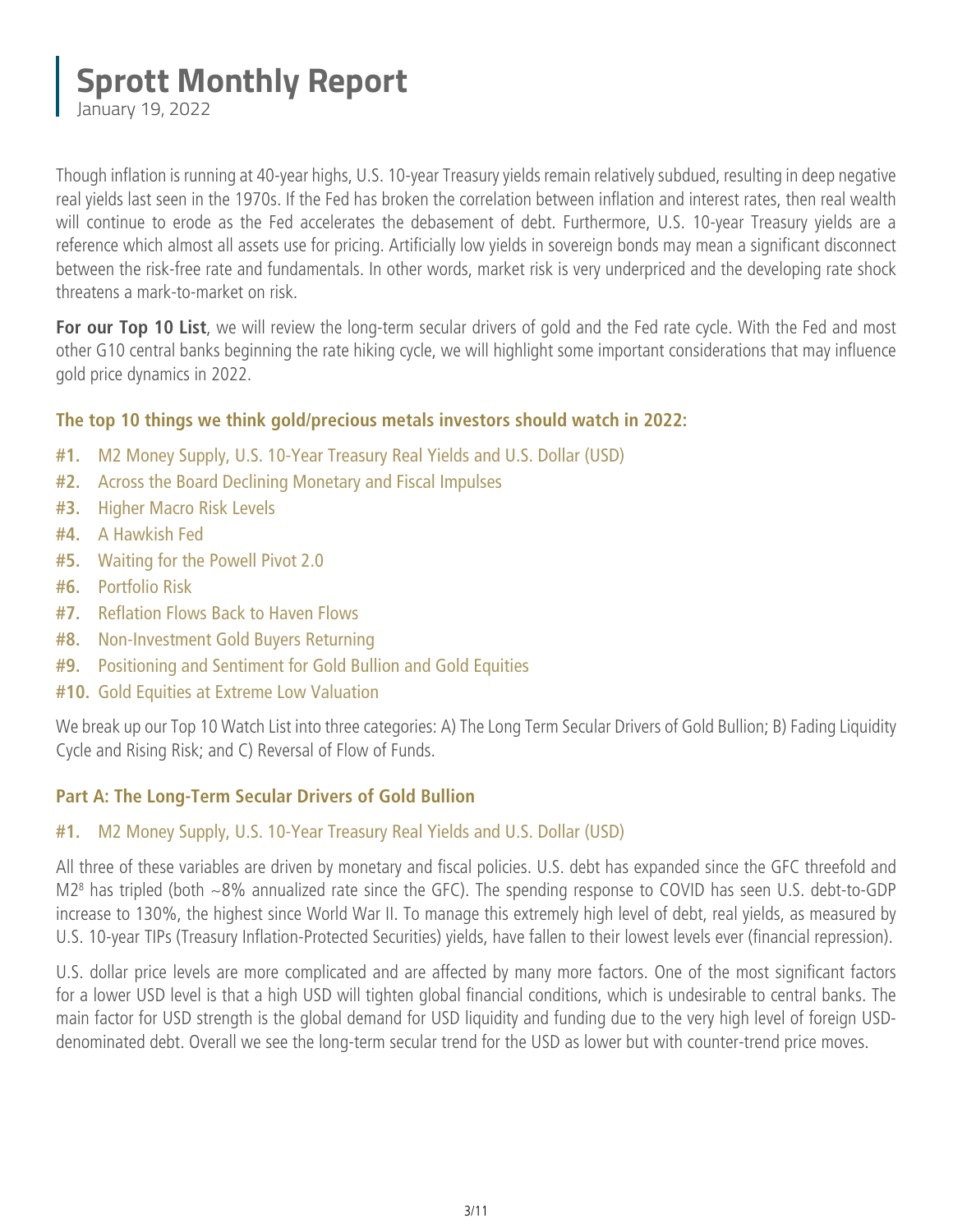<span id="page-3-0"></span>January 19, 2022

Over the past 25 years, multiple regression analysis shows that M2, the TIPS yield and the DXY US Dollar Index explain about 90% of the movement in gold. Figure 1 presents our Primary Gold Model based on the three main variables, and it remains in an upward trend. Since June 2020 (post-emergency COVID spending), M2 has increased at an annualized 12.5% rate. With the Fed warning of higher and more persistent inflation in 2022 and 10-year U.S. nominal yields still in a range, we expect to see real yields (as measured by 10-year U.S. Treasury yield less CPI) around the lows of the 1970s.



#### **Figure 1. Primary Gold Model Based on M2, TIPs Yield and DXY** (1997-2021)

Source: Sprott Asset Management, Bloomberg. Data as of 12/31/2021. Bloomberg indices include GOLDS Comdty; M2NS Index; USGGT10Y Index; DXY CURNCY. Included for illustrative purposes only. You cannot invest directly in an index. Past performance is no guarantee of future results.

#### **Part B. Fading Liquidity Cycle and Rising Risk**

#### **#2.** Across the Board Declining Monetary and Fiscal Impulses

In previous comments, we have noted that global M2 money supply and global credit impulses peaked over a year ago but that due to a lag effect, their impact would not be felt until Q1 of 2022. Along with slowing money supply growth and new credit expansion, there will be a marked reduction in expected fiscal stimulus (i.e., *Build Back Better*). Developed market central banks have started the taper process and rate hikes will begin in earnest shortly. Central bank balance sheet growth has already peaked, but by the second half of 2022, they will start to shrink (quantitative tightening).

The reduction in central bank balance sheet growth (QE programs) will directly and immediately impact risk asset prices. Since 2009 (post-GFC), global central banks (the Fed, the European Central Bank and the Bank of Japan) have increased their balance sheets at a 12.6% annualized rate. By early 2022, the global central banks' balance sheet year-over-year change will be at 0%. Historically, when this 0% level is reached (see Figure 2 lower panel), financial risk events tend to surface as these issues can no longer be papered over (pun intended).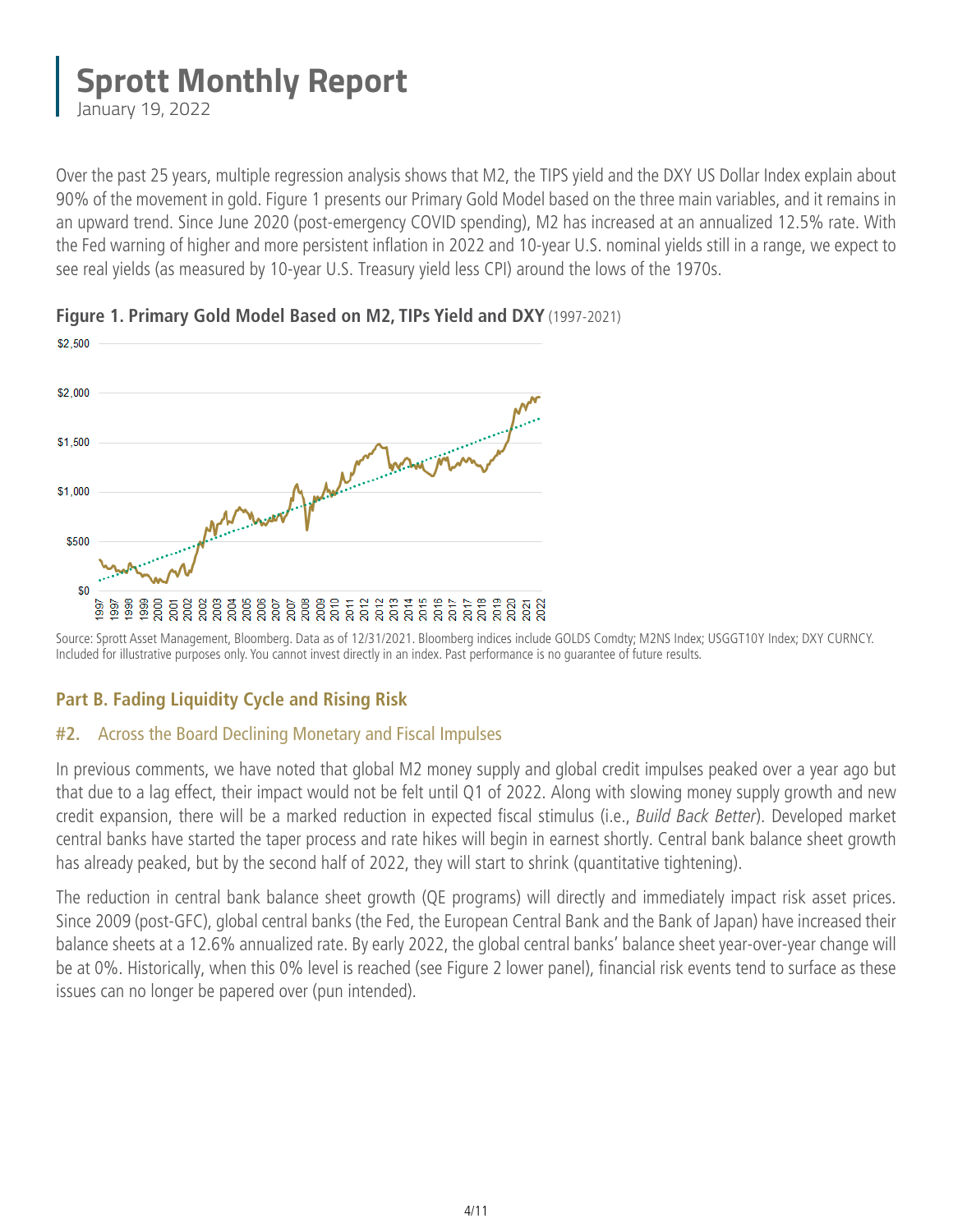<span id="page-4-0"></span>January 19, 2022



**Figure 2. Global Central Bank Total Balance Sheets** (2005-2021)

#### **#3.** Higher Macro Risk Levels

With virtually all significant sources of liquidity scheduled to fade simultaneously this year, susceptibility to macro risk is likely to rise. Overall, risks are growing, but they also remain ambiguous and hard to quantify, allowing for a broader range of outcomes. Unpredictable and unanchored inflation is likely to translate into higher macro risk. Throughout 2021, inflation surprise and inflation uncertainty indices were at all-time highs despite the consensus view that inflation was "transitory". Unprecedented levels of stimulus led to demand-pull inflation, and the effects of the COVID pandemic disrupted supply chains to chaotic levels resulting in cost-push inflation. Other unpredictable risk factors remain another troublesome COVID variant, geopolitics, a global energy crunch and developments in China. Various levels of macro risk will always be present. Still, with fading liquidity, a hawkish Fed, a lower bar for the Fed put<sup>9</sup> and high valuations with rising interest rates, the ability to buffer and absorb risk has been dramatically reduced.

#### **#4.** A Hawkish Fed

After messaging a patient, measured and gradual approach to tapering and tightening for most of 2021, the Fed has shifted hawkishly to a faster taper, more and earlier rate hikes, and now a faster balance sheet reduction (quantitative tightening or QT). The rapid transition to quicker and more frequent rate hikes and QT probably speaks clearly whether the Fed was behind the curve. The abrupt swing in monetary policy from outright easing to outright tightening has also increased the odds of rate-driven "accidents" in financial markets. Higher rate structures alone have the potential to move the risk-premium higher, but sudden sharp moves in yields are likely outpace the market's ability to reprice and re-position.

It is hard to ignore that inflation is a political liability for the current Biden Administration. With only ~54% of the U.S. population reporting that they own equities, is inflation a more significant political risk than a severe market correction? Until inflation calms down or the political optics improve, the Fed put strike price is likely lower now than it was only a few months ago. If inflation were to accelerate while the Fed was tightening, there is a lower likely probability that the Fed would intervene with dovish action if a risk event were to occur.

Source: Sprott Asset Management, Bloomberg. Data as of 12/31/2021. Combined balance sheets for the U.S. Federal Reserve, the European Central Bank and the Bank of Japan. Included for illustrative purposes only. You cannot invest directly in an index. Past performance is no guarantee of future results.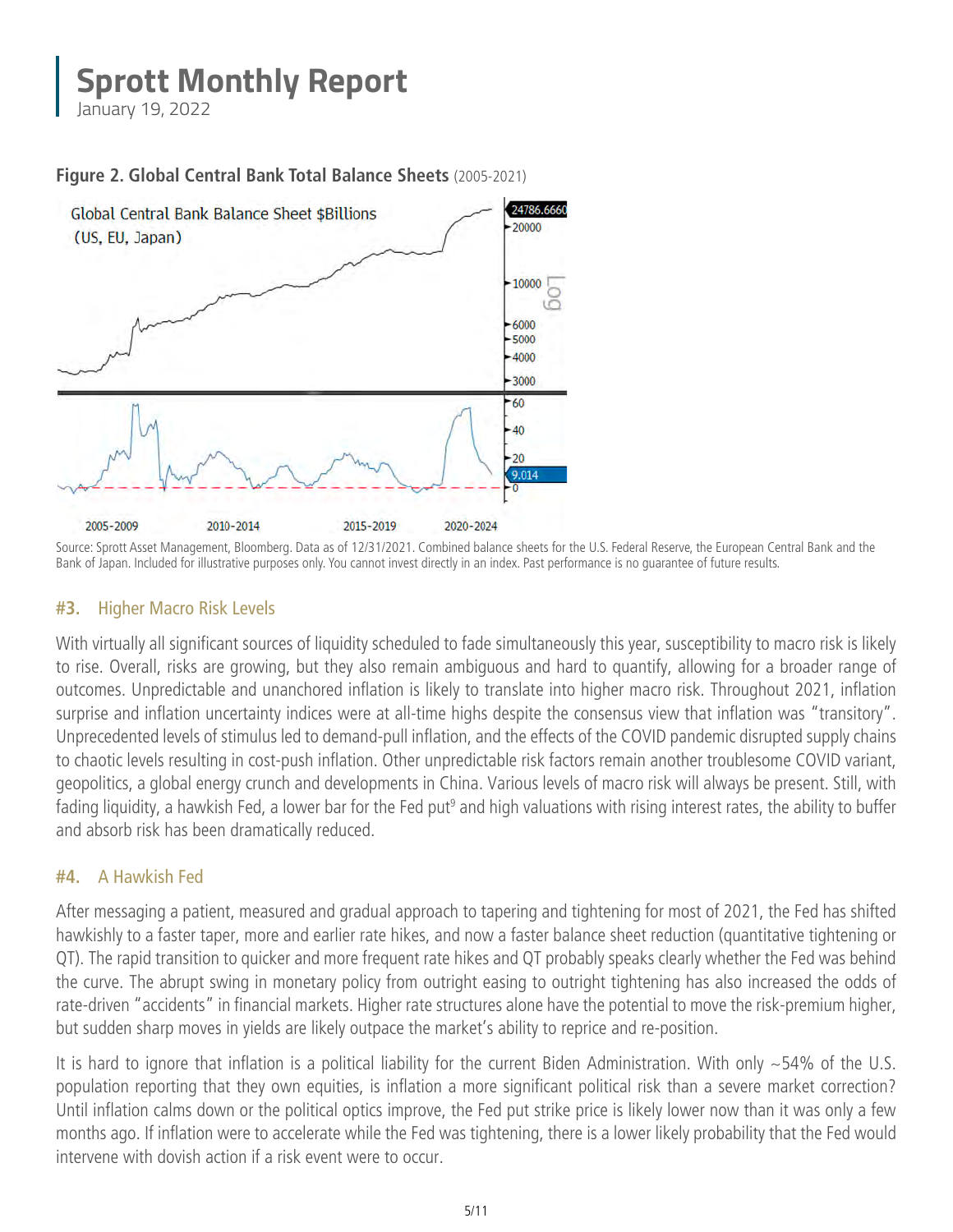<span id="page-5-0"></span>January 19, 2022

#### **#5.** Waiting for the Powell Pivot 2.0

Historically, Fed tightening cycles tend to end with a "financial event." The Fed's hands are tied and will tighten now, reducing liquidity and slowing an economy already in a maturing late-cycle phase. The risk is that developed market central banks have waited too long to tighten and are now at the brink of a significant policy error. Policymakers have an asymmetric response in that the bar to ease is much lower than the bar to hike, and QE is the policy of first resort. The effect of QE over time is a persistent bid from a massive price-insensitive buyer for government bonds and corporate credit. The constant bid drives yields lower and pushes investors out on the risk curve and down the quality ladder. QE not only inhibits price discovery but also suppresses volatility. Not only is volatility artificially low due to QE, but yield enhancement strategies (shorting volatility to generate income) have proliferated in response to ZIRP, have driven volatility lower and have distorted the volatility curve.

We believe the removal of asset purchases (QE) and QT are likely to lead to price discovery on asset prices and risk. When the Fed, a massive price-insensitive buyer, not only steps away but starts to sell, it is not hard to imagine that the "risk channels" will become more active and efficient, and risk will be priced more acutely. The question becomes, how long before the market forces a dovish pivot again? Several months before the Powell Pivot in January 2019, gold dipped to its trading low in August 2018, partially in anticipation of the Fed being pushed back into a dovish posture. We see a similar situation unfolding in 2022.

#### **#6.** Portfolio Risk

With inflation so elevated and likely to persist longer than expected, the risk of continuing the decades-long negative stockbond correlation remains highly questionable. A breakdown of this negative correlation is a primary source of risk for multiasset portfolios. Only one week into 2022, and we appear to be in the early stages of a rate shock (or tantrum). The challenge to hedge a portfolio when the *risk-free asset*<sup>10</sup> becomes the primary source of risk in a multi-asset portfolio will lead to more safe haven allocations.

Since 2016, gold bullion has continued to outperform the U.S. Treasury Index by 46.7% (or 6.6% annualized). From January 2016 to December 2021, gold bullion also had a better sharpe ratio<sup>11</sup> of 0.62 versus 0.48 for the U.S. Treasury Index. In Figure 3, we highlight the gold to U.S. Treasury Index Ratio. Currently, the ratio is shaping into a bullish flag pattern (red lines) beneath the major resistance level (green dashed line). We expect this ratio to break out higher in 2022.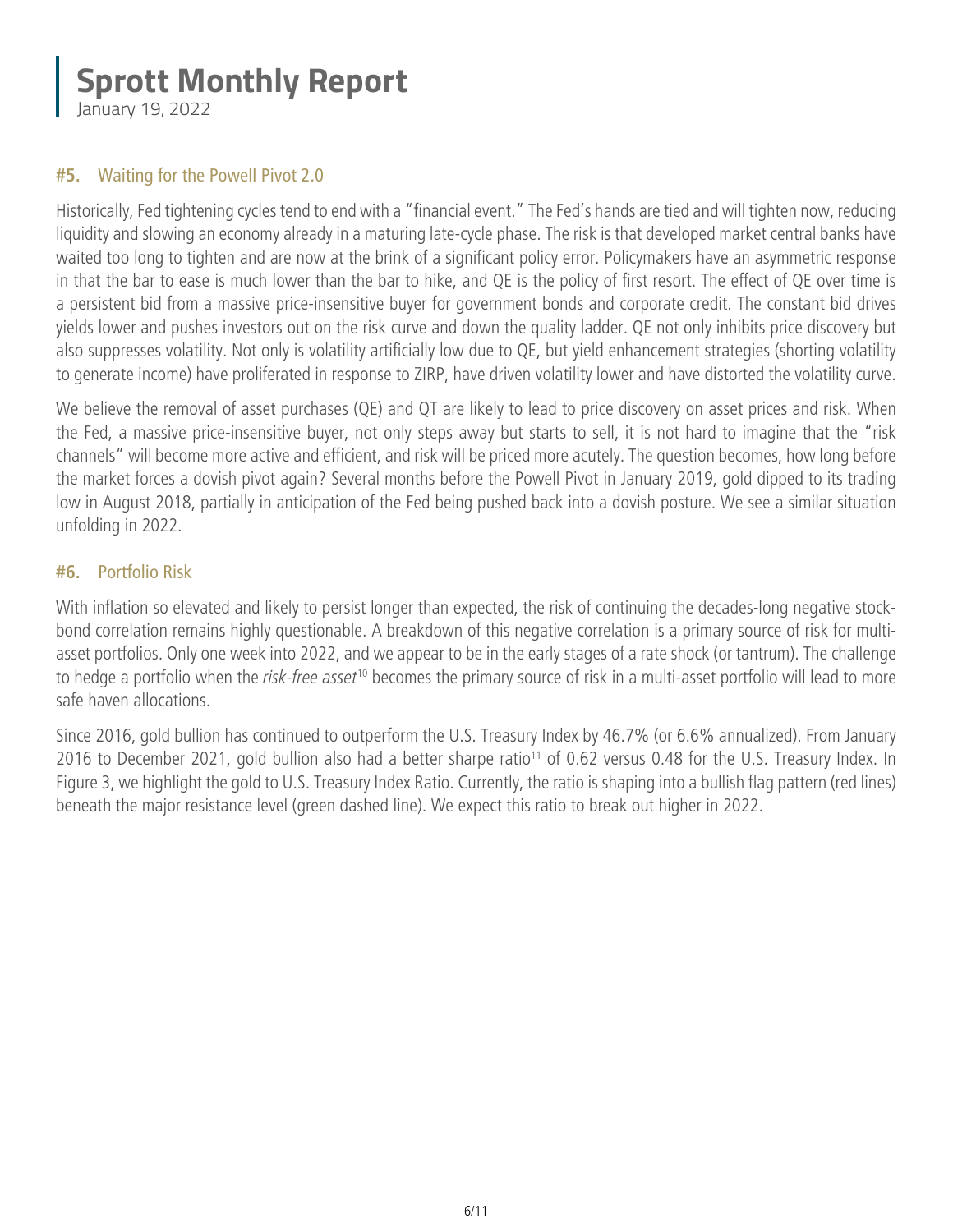<span id="page-6-0"></span>January 19, 2022





Source: Sprott Asset Management, Bloomberg. Data as of 12/31/2021. Included for illustrative purposes only. You cannot invest directly in an index. Past performance is no guarantee of future results.

#### **Part C. Reversal of Flow of Funds**

#### **#7.** Reflation Flows Back to Haven Flows

During Q4 2020, the relation trade was ignited by the COVID vaccine breakthrough, which led to the re-opening of the economy, a Democratic election sweep ushering in staggering levels of fiscal stimulus and a wave of new credit expansion (credit impulse). We witnessed a significant rotation into industrial metals such as copper and away from gold, as funds were caught well underexposed to the reflation trade.

The gold-to-copper ratio is a popular macroeconomic growth expansion/contraction indicator. Figure 4 shows the goldto-copper ratio overlain with global credit impulse (without lag adjustment). When there is too much economic weakness, credit impulse will turn up as policymakers begin the process of turning on the stimulus channels. Gold outperforms copper (reflation back to haven) when stimulus turns up as liquidity starts to revert. Since the GFC, a cyclical growth cycle has been expected to return with copper outperforming gold, but these expectations have not been met (yet). We will likely see another reversal of flows returning to gold from the reflation trade in 2022.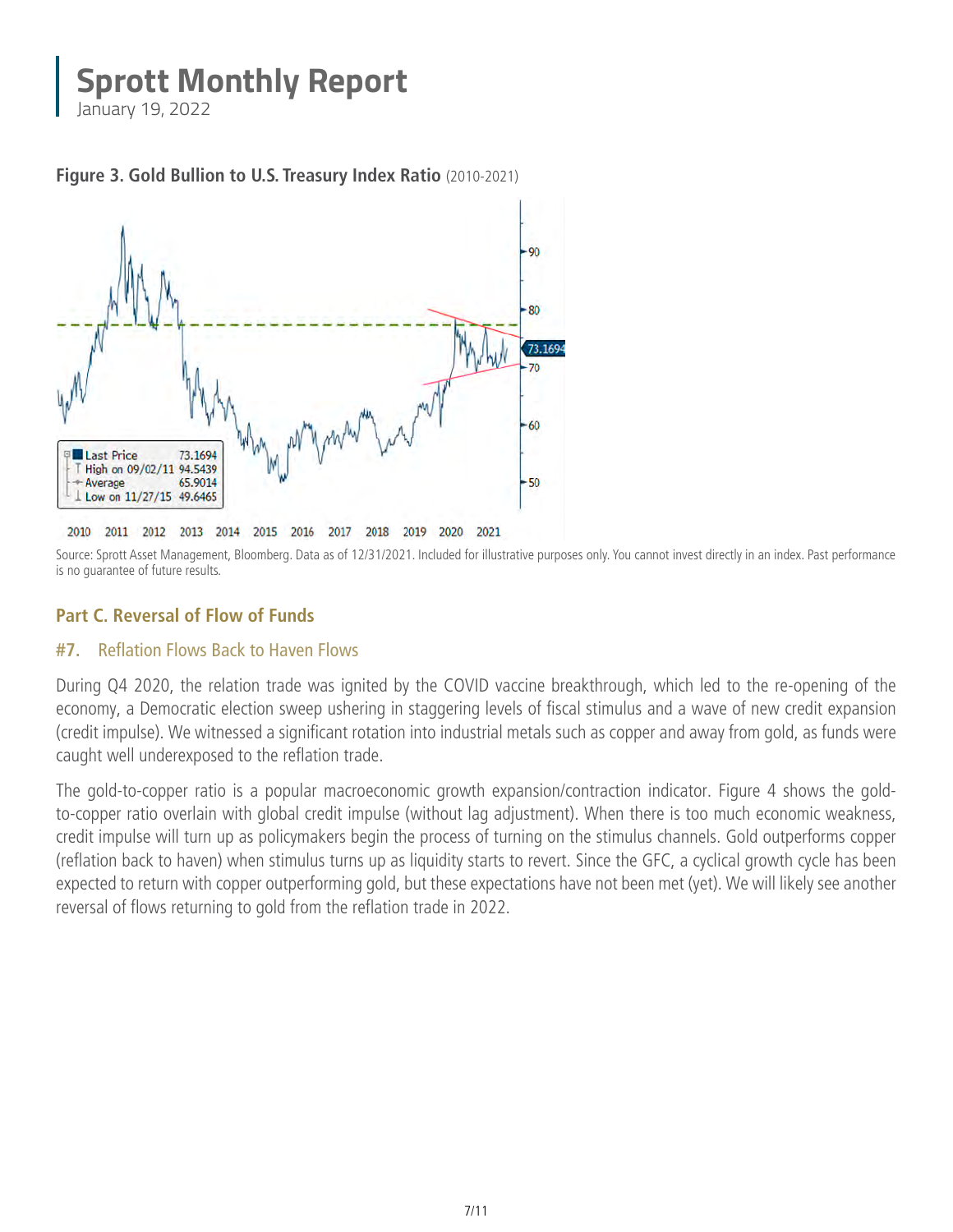<span id="page-7-0"></span>January 19, 2022



**Figure 4. Gold-to-Copper Ratio and Global Credit Impulse** (2013-2021)

Source: Sprott Asset Management, Bloomberg. Data as of 12/31/2021. Included for illustrative purposes only. You cannot invest directly in an index. Past performance is no guarantee of future results.

#### **#8.** Non-Investment Gold Buyers Returning

There are three substantial non-investment type demand drivers of gold: China and India gold imports (which combined represent  $\sim$ 50% world demand) and central bank purchases ( $\sim$ 15% demand). For the past decade, these significant sources of demand have tended to provide a long-term support level for gold bullion. In broad terms, these buyers are price elastic or price opportunistic. During periods of strong investment demand, gold purchases from China, India and central banks typically slow, and vice versa. When COVID first hit in 2020, consumer gold demand fell sharply from economies shuttering to contain the spread of the virus. Strong investment demand drove gold prices higher during 2020 and decelerated China and India's gold imports. With economies re-opening in 2021 and gold prices down from all-time highs, gold imports to India and China and central bank gold purchases have begun reaccelerating. In the past 12 months, total gold imports/purchases have increased to an annual rate of 2,200 tonnes (Figure 5). Expectations are for consumer demand in India and China to recover further while central bank purchases continue to increase from countries wishing to diversify away from USD hegemony.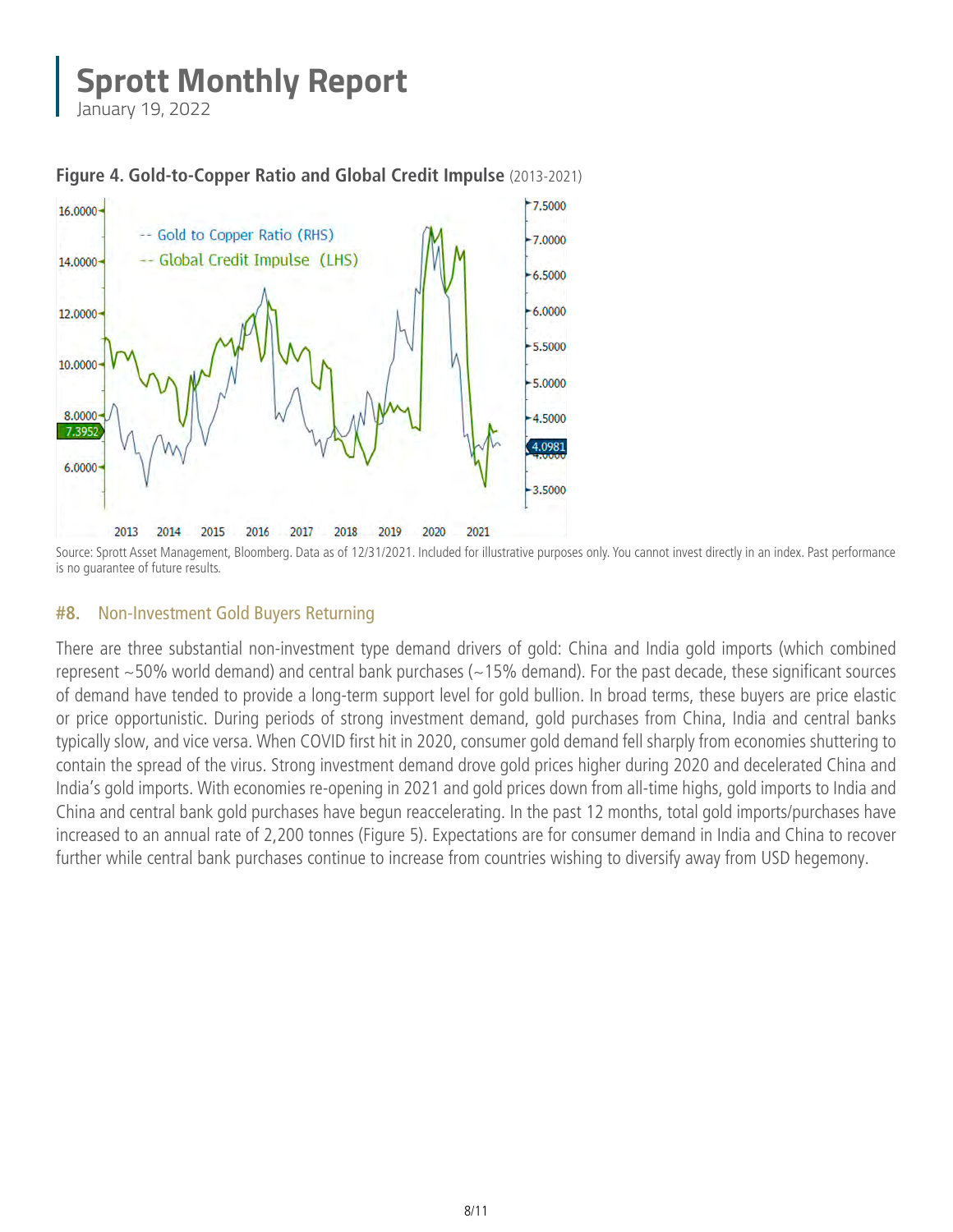<span id="page-8-0"></span>January 19, 2022



#### **Figure 5. 12-Month Rolling Gold Imports: India, China, Central Banks** (2018-2021)

#### **#9.** Positioning and Sentiment for Gold Bullion and Gold Equities

In the most basic terms, gold positioning and sentiment are at washout levels. The old traders' adage that price lows are made when sellers are exhausted applies here. Using data from our Sprott Sentiment Indices, we broke out the positioning components for gold bullion to demonstrate how low they have dropped. In Figure 6, we show the Sprott gold Bullion Positioning Index, which represents an average of five trading sources of gold indexed and averaged. With more trading sources of gold over the years likely absorbed by firmer hands such as India, China, central banks and no-GLD-bullion ETFs, we believe the available liquidity is probably less than what the supply-demand data would indicate. Typically, after a long consolidation, gold prices tend to rally sharply and quickly, and we believe 2022 will see a similar pattern unfold.



#### **Figure 6. Sprott Gold Bullion Positioning Index, Two-Year Rolling Data** (2016-2021)

Source: Sprott Asset Management, Bloomberg. Data as of 12/31/2021. Included for illustrative purposes only. You cannot invest directly in an index. Past performance is no guarantee of future results.

Source: Sprott Asset Management. Data as of 12/31/2021. Included for illustrative purposes only. You cannot invest directly in an index. Past performance is no guarantee of future results.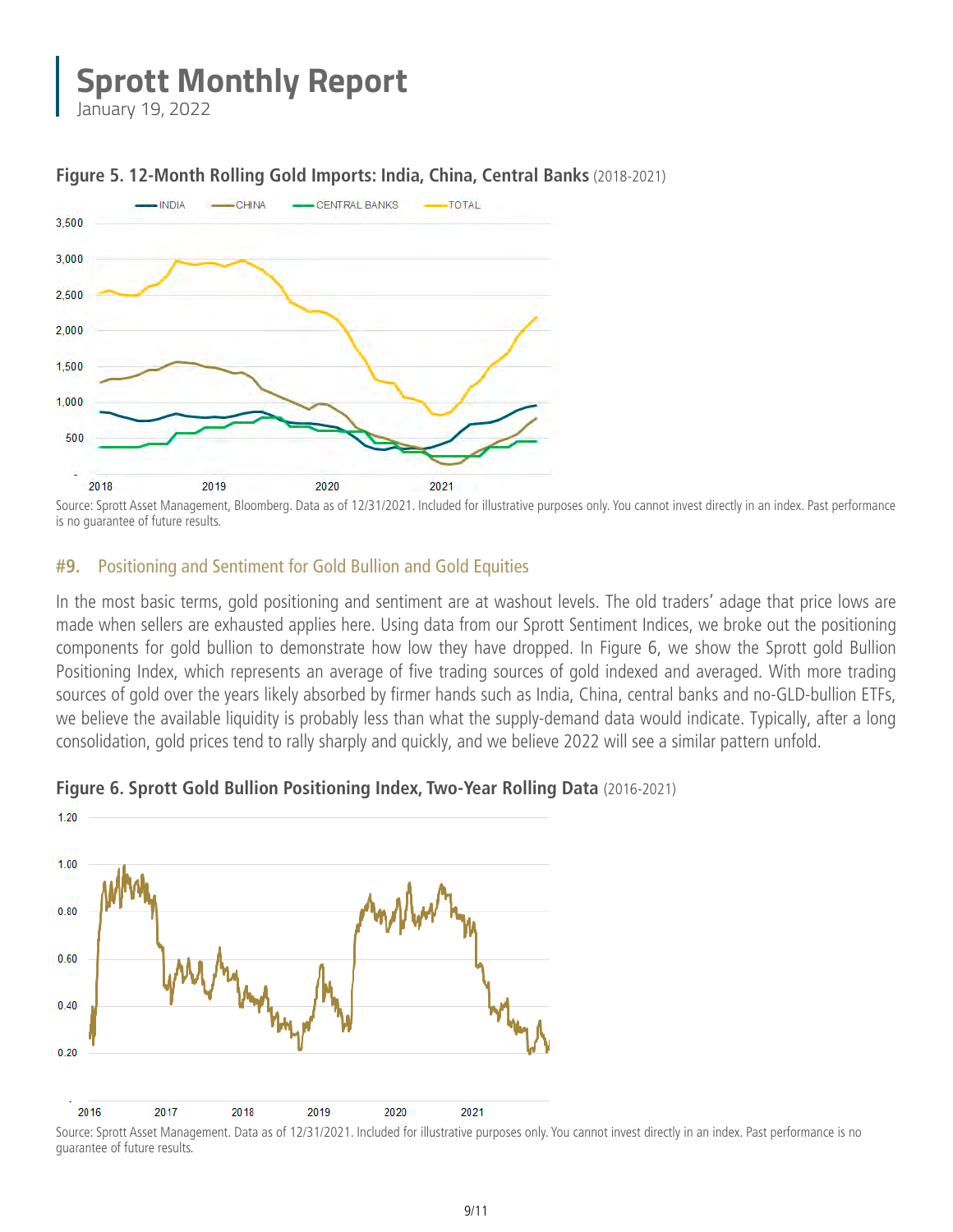<span id="page-9-0"></span>January 19, 2022

#### **#10.** Gold Equities at Extreme Low Valuation

We have highlighted the extremely low valuation of gold equities in the past. With the threat of rising interest rates due to inflation threatening P/E (price-earnings) multiples in virtually every industry, gold equities stand out given that they are so low that further multiple compression is limited versus the market. Historically, gold bullion (the gold miners' revenue) hedges against inflation, so they were not as vulnerable to profit margin compression compared to most industries.

In Figure 7a, not only are the gold miners<sup>12</sup> trading at very low absolute valuations currently, but historically they are also at an extreme low in relative percentile levels. For example, gold miners' EV/EBITDA13 relative to the S&P 500 Index is at the 6%-tile recorded since 2006 (beginning of Bloomberg data), relative P/Es are at the 8%-tile level. Meanwhile, relative free cash flow yields are at the top 6%-tile, and relative dividend yields are at the top 3%-tile. Figure 7b plots gold mining equities EV/EBITDA as a ratio to the S&P 500 Index EV/EBITDA to illustrate that the degree of valuation compression appears well overdone given the gold miners' higher profitability, free cash flow yields, return on assets and stronger balance sheets.

|                                         | <b>Gold Mining</b><br><b>Equities (GDM)</b> | <b>S&amp;P 500</b> | <b>GDM vs. S&amp;P 500</b> | Since 2006<br><b>16 YR %-tile</b> | <b>Comment</b>               |
|-----------------------------------------|---------------------------------------------|--------------------|----------------------------|-----------------------------------|------------------------------|
| <b>EV/EBITDA</b>                        | 6.43                                        | 14.65              | 0.44                       | 0.06                              | Lowest 6%-tile               |
| <b>P/E Ratio</b>                        | 15.56                                       | 21.81              | 0.71                       | 0.08                              | Lowest 8%-tile               |
| <b>Free Cash Flow Yield</b>             | 5.41%                                       | 3.31%              | 1.64                       | 0.06                              | Highest 6%-tile              |
| <b>Dividend Yield</b>                   | $2.09\%$                                    | $1.39\%$           | 1.50                       | 0.03                              | Highest 3%-tile              |
| <b>Return on Assets</b>                 | $6.08\%$                                    | 3.73%              | .63                        | 0.29                              | Top 1/3 relative active ROA* |
| <b>Profit Margins</b>                   | 17.00%                                      | 12.01%             | 1.42                       | 0.34                              | Top 1/3 relative margins     |
| <b>Net Debt to EBITDA Ratio</b>         | 0.17                                        | 1.02               | 0.16                       | 0.34                              | Small relative fraction      |
| <b>Total Debt to Total Assets Ratio</b> | 13.23                                       | 24.06              | 0.55                       | 0.42                              |                              |

#### **Figure 7a. Relative Valuations of Gold Mining Equities (GDM)11 vs. S&P 500 Index**

Source: Sprott Asset Management, Bloomberg. Data as of 12/31/2021. Included for illustrative purposes only. \*ROA means return on assets. Past performance is no guarantee of future results.

#### **Figure 7b. Gold Mining Equities (GDM)<sup>11</sup> EV/EBITDA Relative to S&P 500 Index EV/EBITDA (2006-2021)**



Source: Sprott Asset Management, Bloomberg. Data as of 12/31/2020. Included for illustrative purposes only. You cannot invest directly in an index. Past performance is no guarantee of future results.